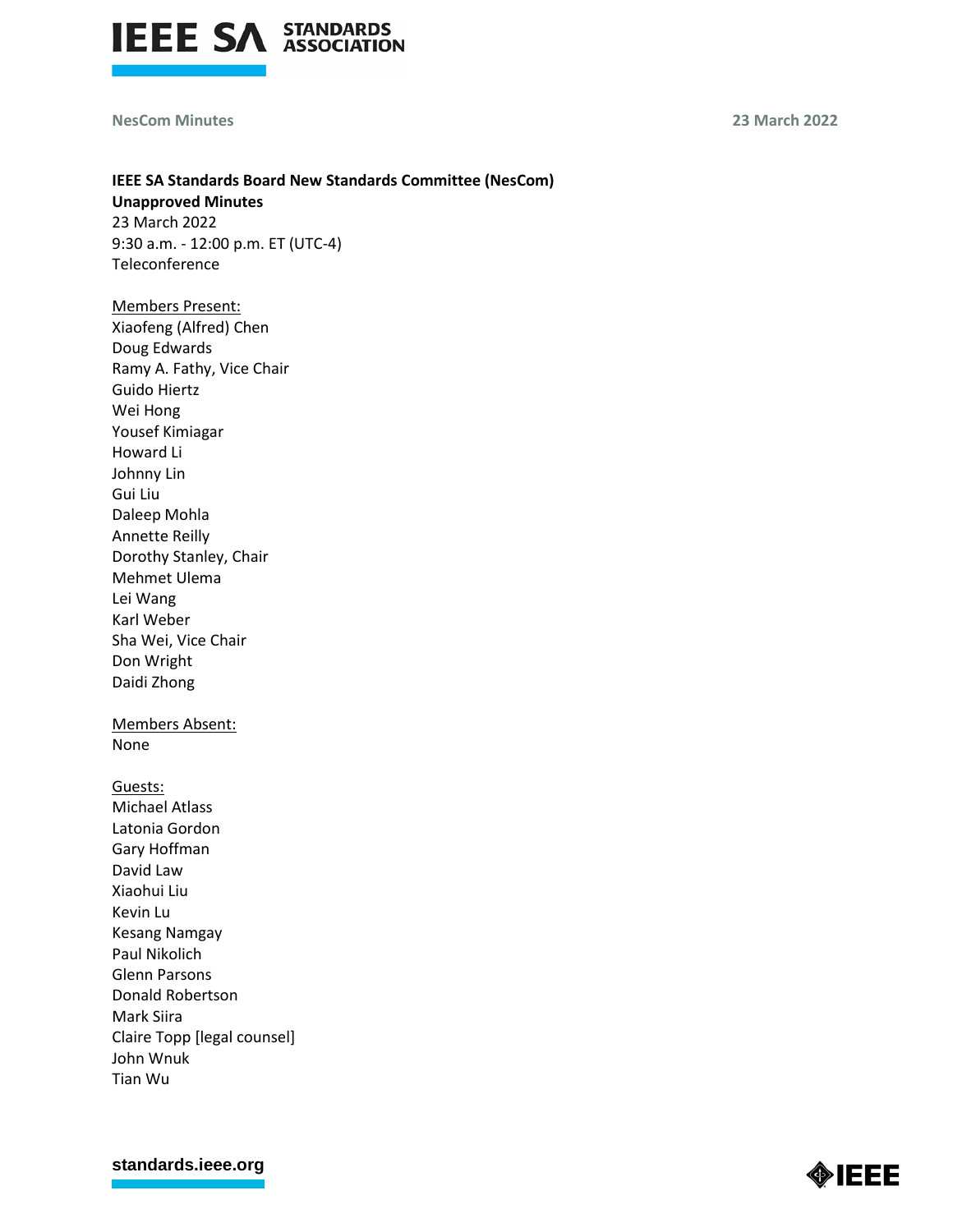Yu Yuan Luyi Zhao IEEE Staff: Christy Bahn Adrien Bastos Kim Breitfelder Matt Ceglia Karen Evangelista Jonathan Goldberg Jodi Haasz Yvette Ho Sang Soo Kim Michael Kipness Vanessa Lalitte Jiajia Liu Kelly Lorne Greg Marchini Erin Morales Ashley Moran Christian Orlando Dave Ringle Pat Roder Jennifer Santulli Rudi Schubert Tom Thompson Lisa Weisser, Administrator Malia Zaman Meng Zhao

## **[Unless otherwise noted, all votes are unanimous]**

## **1 CALL TO ORDER AND INTRODUCTIONS**

Chair Stanley welcomed everyone and called the meeting to order at 9:30 a.m. ET (UTC-4). There was a round of introductions by all in attendance.

## **2 REVIEW AND APPROVAL OF THE AGENDA**

The agenda was reviewed, and Chair Stanley asked if there were any changes to be made to the agenda. There were none.

**A motion was made (Hong) and seconded (Mohla) to approve the 23 March 2022 NesCom meeting agenda, including the consent agenda. In the absence of objection, the motion was approved.**

# **2.1 Consent Agenda**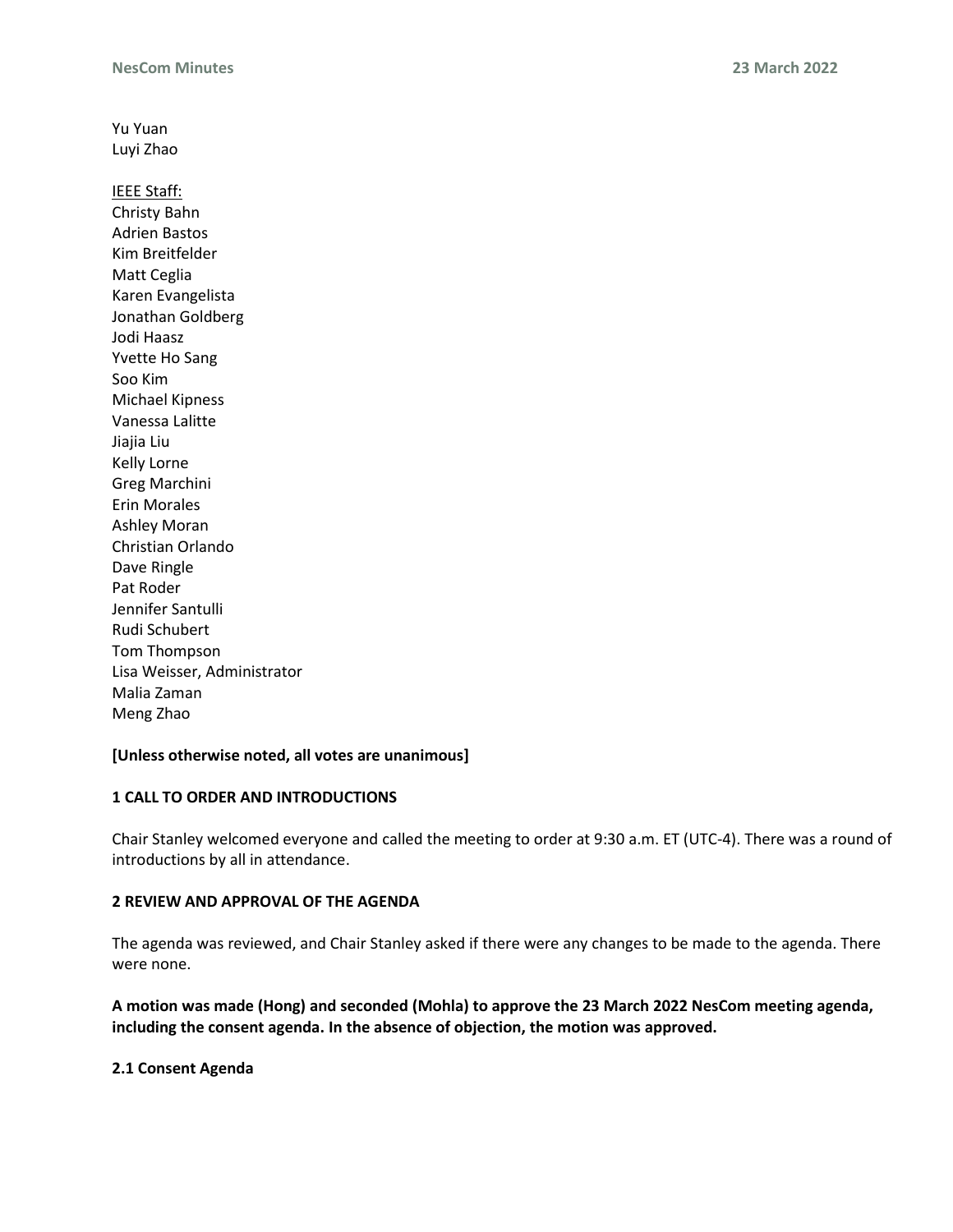# **2.1.1 Withdrawal Requests**

There were no withdrawal requests.

# **2.1.2 Request For Title Harmonization with ISO for EMB/11073 PARs**

Note: The approval of the request to harmonize two EMB/11073 PAR titles with ISO was included in the approval of the agenda and consent agenda. The titles have been updated as follows:

## P11073-10101c (EMB/11073)

Current Title: 'Standard for Health informatics – Point-of-care medical device communication - Part 10101: Nomenclature Amendment 3: Additional definitions' New Title: 'Health informatics – Device interoperability – Part 10101: Point-of-Care Medical Device Communication – Nomenclature Amendment 3: Additional definitions'

## P11073-10103 (EMB/11073)

Current Title: 'Health Informatics - Point-of-care Medical Device Communication Part 10103: Nomenclature - Implantable Device, Cardiac' New Title: 'Health informatics – Device interoperability – Part 10103: Point-of-Care Medical Device Communication – Nomenclature - Implantable Device, Cardiac'

# **2.1.3 Project Number Change Request for P3003.5 'Recommended Practice for Connections to Earth for Alternating Current (AC) Industrial and Commercial Power Systems Facilities'**

Note: The approval of this number change request was included in the approval of the agenda and consent agenda. The PAR number has been changed from P3003.5 to P3003.4.

# **3 APPROVAL OF MINUTES FROM THE 07 FEBRUARY 2022 NESCOM MEETING**

**A motion was made (Kimiagar) and seconded (Lin) to approve the minutes of the 07 February 2022 NesCom meeting. In the absence of objection, the motion was approved.**

## **4 PARS FOR DISCUSSION**

# **4.1 Modified PARs**

# **IEEE Computer Society/Standards Activities Board**

**P3333.1.4** Recommended Practice for the Quality Assessment of Light Field Imaging **Recommendation:** Approve modified PAR

# **IEEE Power & Energy Society/Switchgear**

## **PC37.012**

Guide for the Application of Capacitive Current Switching for AC High-Voltage Circuit Breakers Above 1000 V

**Recommendation:** Approve modified PAR

**IEEE-SASB Coordinating Committees/SCC21 - Fuel Cells, Photovoltaics, Dispersed Generation, and Energy Storage**

**P1547.9**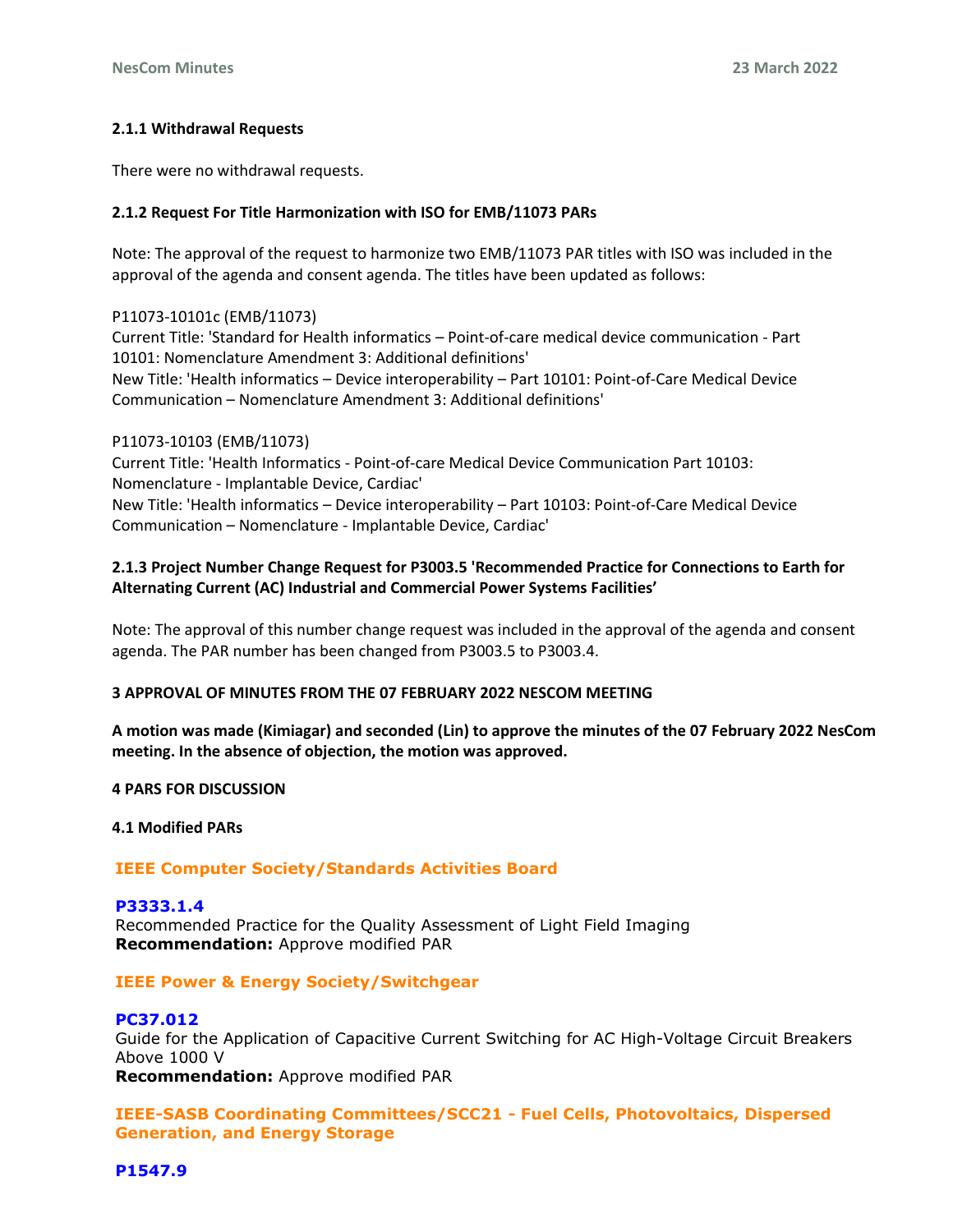Guide to Using IEEE Standard 1547 for Interconnection of Energy Storage Distributed Energy Resources with Electric Power Systems **Recommendation:** Approve modified PAR

## **4.2 Extension Requests**

# **IEEE Geoscience and Remote Sensing Society/Standards Committee**

## **P4001**

Standard for Characterization and Calibration of Ultraviolet through Shortwave Infrared (250 nm to 2500 nm) Hyperspectral Imaging Devices **Recommendation:** Approve request for an extension until December 2023

#### **4.3 New PARs**

# **IEEE Computer Society/Artificial Intelligence Standards Committee**

## **P3157**

Recommended Practice for Vulnerability Test for Machine Learning Models for Computer Vision Applications

**Recommendation:** Approve new PAR until December 2026

# **IEEE Computer Society/Blockchain and Distributed Ledgers**

## **P3222**

Standard for the Reference Architecture of Blockchain as a Service **Recommendation:** Approve new PAR until December 2026

## **P3223**

Standard for the Reference Architecture of Blockchain Fusion Server **Recommendation:** Approve new PAR until December 2026

## **IEEE Computer Society/Data Compression Standards Committee**

## **P3161**

Standard for Digital Retina Systems **Recommendation:** Approve new PAR until December 2026 (16 approve, 0 disapprove, 1 abstain [Hiertz])

## **IEEE Computer Society/LAN/MAN Standards Committee**

#### **P802.3dg**

Standard for Ethernet Amendment: Physical Layer Specifications and Management Parameters for 100 Mb/s Operation and Associated Power Delivery over a Single Balanced Pair of Conductors **Recommendation:** Approve new PAR until December 2026

## **IEEE Computer Society/Standards Activities Board**

# **P3158**

Standard for Trusted Data Matrix System Architecture **Recommendation:** Approve new PAR until December 2026 (16 approve, 0 disapprove, 1 abstain [Wei])

**IEEE Industrial Electronics Society/Industrial Electronics Society Standards Committee** 

## **P2418.11**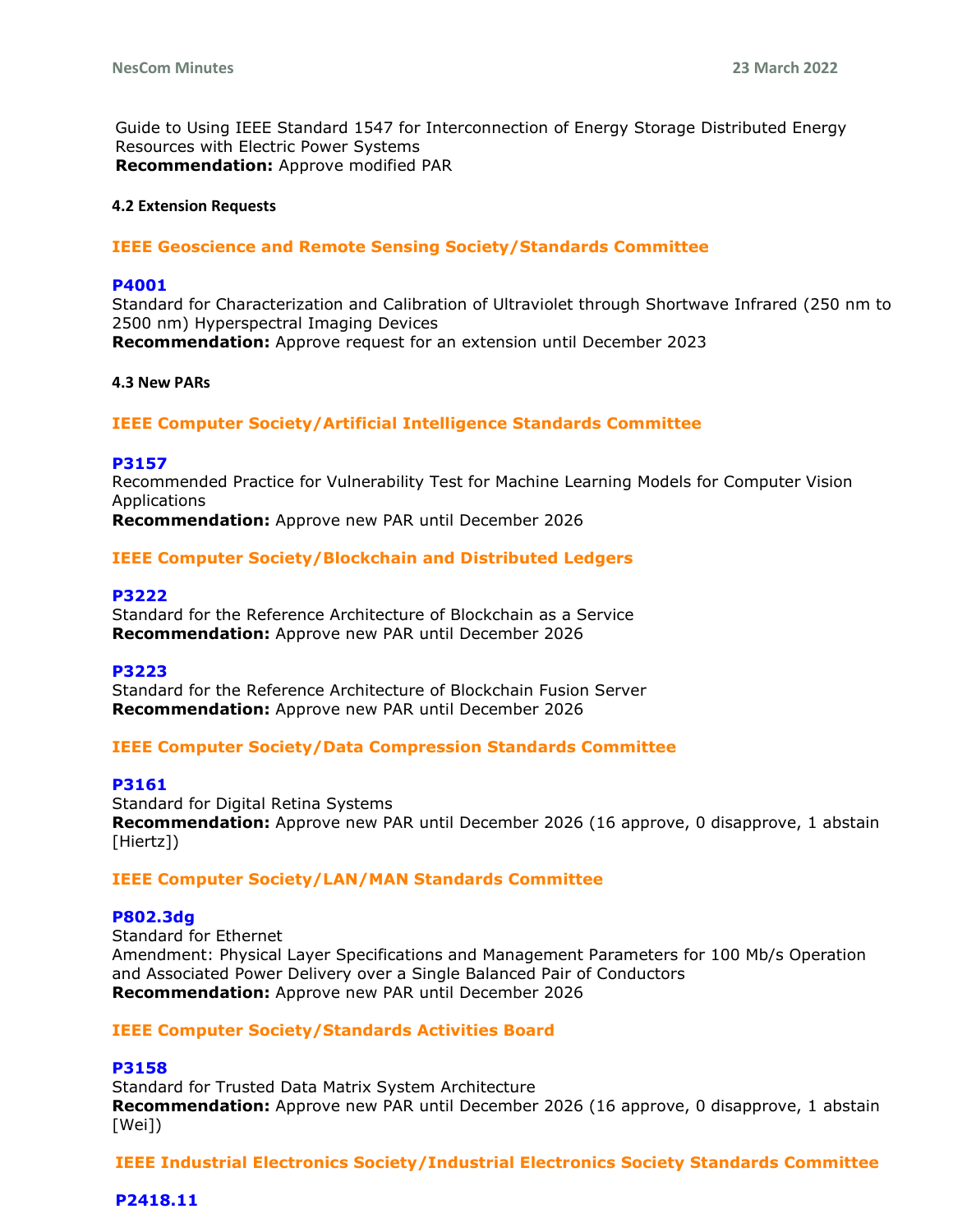Framework for Use of Distributed Ledger Technology in Security of Electronic Voting (e-Voting) Systems

**Recommendation:** Approve new PAR until December 2026

**IEEE Industry Applications Society/Petroleum & Chemical Industry** 

# **P1349-2021/Cor 1**

Guide for the Application of Electric Machines in Zone 2 and Class I, Division 2 Hazardous (Classified) Locations - Corrigendum 1 **Recommendation:** Approve new PAR until December 2026

**IEEE Power and Energy Society/Power System Communications and Cybersecurity** 

## **P2030.103**

Standard for Universal Utility Data Exchange (UUDEX) **Recommendation:** Approve new PAR until December 2026

# **IEEE Power and Energy Society/Switchgear**

## **PC37.86**

Guide for Internet of Things (IoT) Switchgear Terminals (52 kV and Below) **Recommendation:** Approve new PAR until December 2026 (16 approve, 0 disapprove, 1 abstain [Edwards])

# **IEEE Power and Energy Society/Transformers**

## **PC57.13.10**

Guide for Calibration of Energized Current Transformers for 34.5 kV and Below **Recommendation:** Approve new PAR until December 2026

## **IEEE SA Board of Governors/Corporate Advisory Group**

## **P2899.1**

Standard for Speech Recognition and Interaction System for Smart Home — Engineering Specifications for a Listening Room **Recommendation:** Approve new PAR until December 2026

## **P2899.2**

Standard for Speech Recognition and Interaction System for Smart Home — Safety Requirements for Speech Control

**Recommendation:** Approve new PAR until December 2026

## **P2899.3**

Standard for Speech Recognition and Interaction System for Smart Home — Collection Requirements of Corpus and Noise for Laboratory-Level Testing **Recommendation:** Approve new PAR until December 2026

## **P2977**

Adoption of the MIPI A-PHY Specification Version 1.1 **Recommendation:** Approve new PAR until December 2026 (15 approve, 0 disapprove, 2 abstain [Wang, Liu])

## **P3300**

Adoption of Moving Picture, Audio and Data Coding by Artificial Intelligence (MPAI) Technical Specification Multimodal Conversation Version 1.1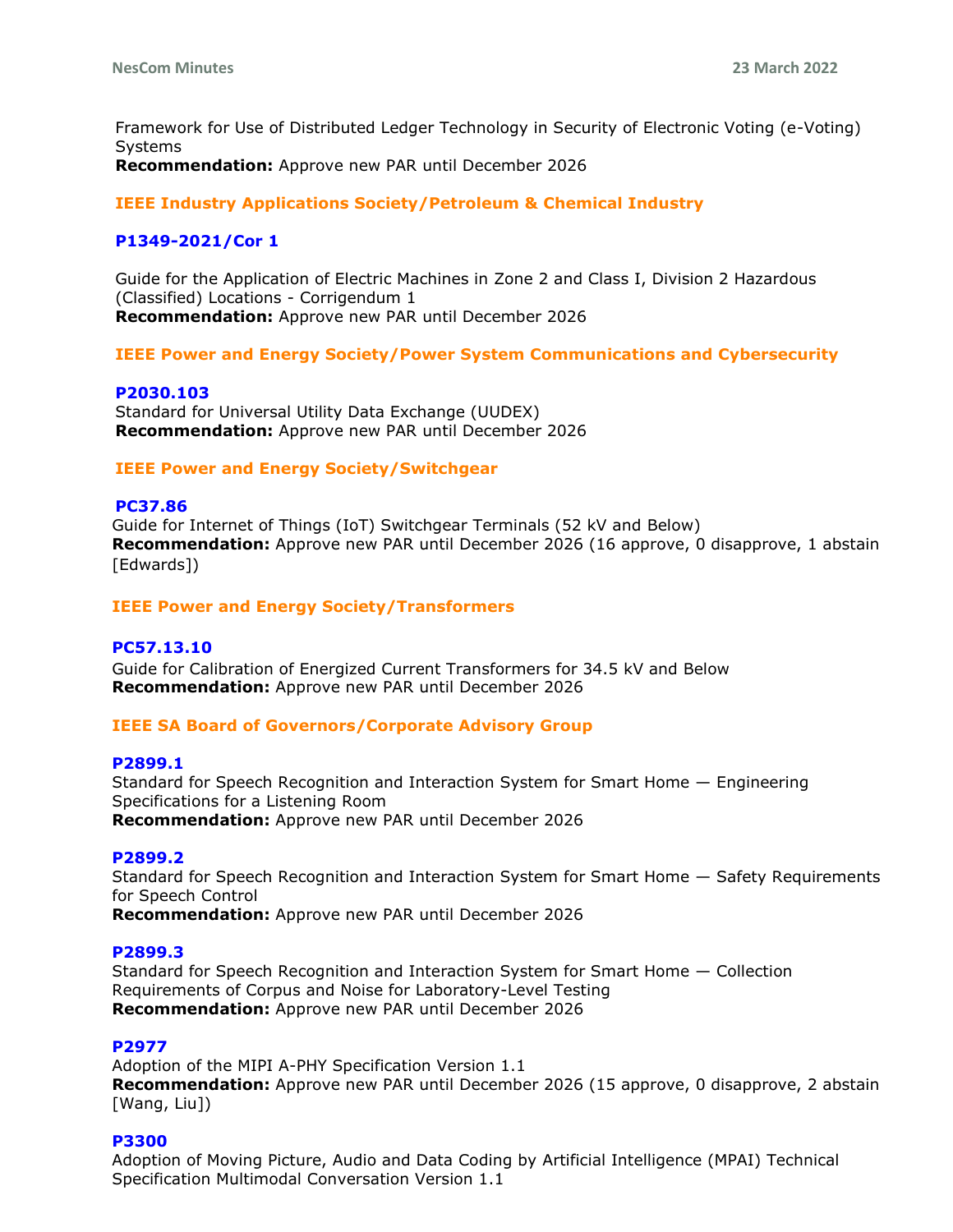# **Recommendation:** Approve new PAR until December 2026

## **IEEE Signal Processing Society/Synthetic Aperture Standards Committee**

#### **P3162**

Standard for Synthetic Aperture Channel Sounding Measurements **Recommendation:** Approve new PAR until December 2026

## **IEEE-SASB Coordinating Committees/SCC31 - Automatic Meter Reading and Energy Management**

#### **P3159**

Guide for Online Evaluation Method of Electricity Meter Operating Error Based on Power Consumption Data Collection and Access **Recommendation:** Approve new PAR until December 2026

#### **4.4 PARs for the Revision of Standards**

# **IEEE Computational Intelligence Society/Standards Committee**

#### **P1849**

Standard for eXtensible Event Stream (XES) for Achieving Interoperability in Event Logs and Event Streams

**Recommendation:** Approve PAR for the revision of a standard until December 2026

#### **IEEE Computer Society/LAN/MAN Standards Committee**

#### **P802**

Standard for Local and Metropolitan Area Networks: Overview and Architecture **Recommendation:** Approve PAR for the revision of a standard until December 2026

#### **IEEE Computer Society/Software & Systems Engineering Standards Committee**

#### **P24748-2**

International Standard - Systems and Software Engineering - Life Cycle Management - Part 2: Guidelines for the application of ISO/IEC/IEEE 15288 (System life cycle processes) **Recommendation:** Approve PAR for the revision of a standard until December 2026

## **IEEE Computer Society/Test Technology**

#### **P1687**

Standard for Access and Control of Instrumentation Embedded within a Semiconductor Device **Recommendation:** Approve PAR for the revision of a standard until December 2026

## **IEEE Industry Applications Society/Petroleum & Chemical Industry**

#### **P1662**

Recommended Practice for the Design and Application of Power Electronics in Electrical Power Systems

**Recommendation:** Approve PAR for the revision of a standard until December 2026

## **IEEE Power and Energy Society/Energy Development & Power Generation**

#### **P810**

Standard for Hydraulic Turbine and Generator Shaft Couplings and Shaft Runout Tolerances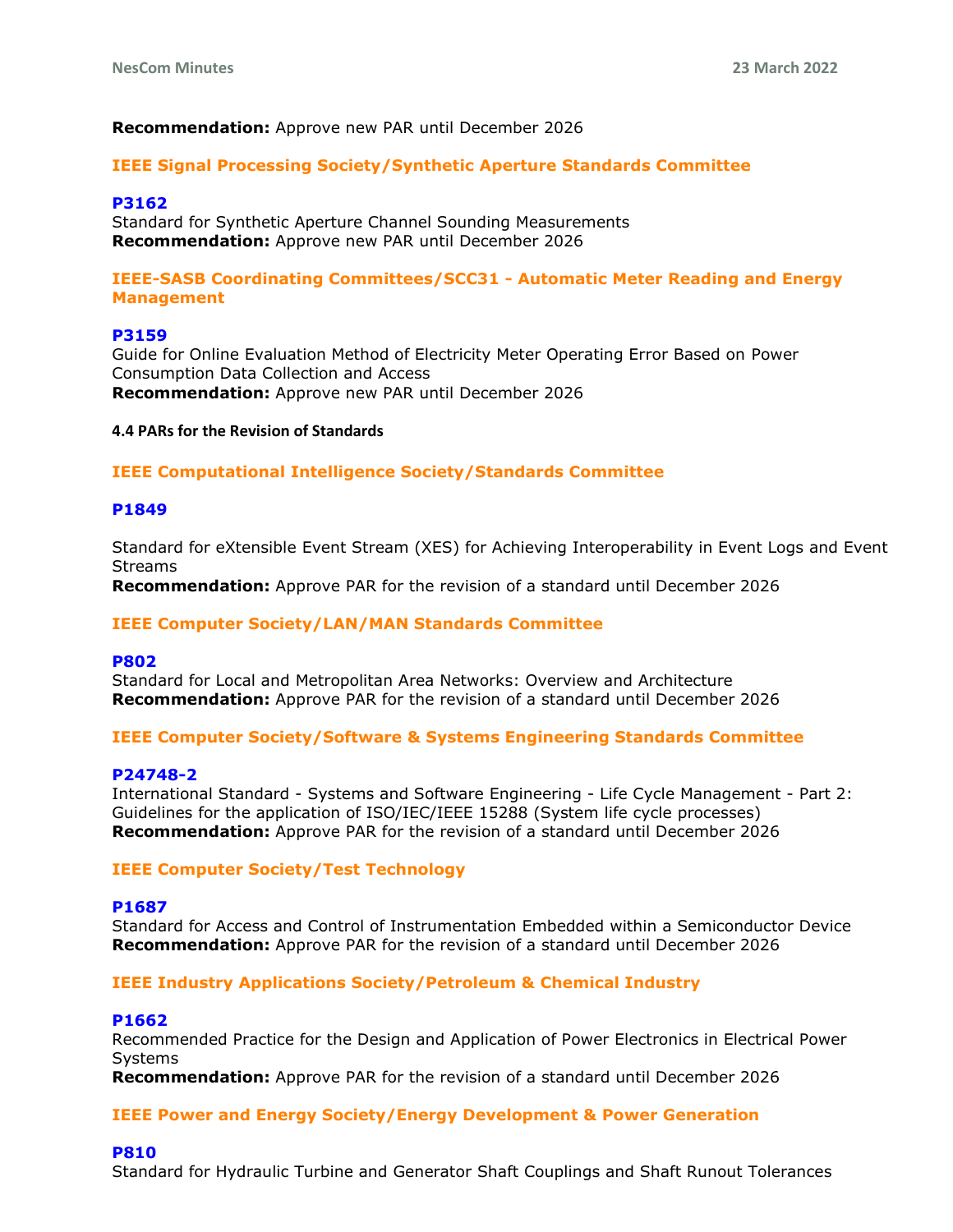**Recommendation:** Approve PAR for the revision of a standard until December 2026

## **IEEE Power and Energy Society/Nuclear Power Engineering**

## **P1205**

Guide for Assessing, Monitoring, and Mitigating Aging Effects on Electrical Equipment Used in Nuclear Power Generating Stations and Other Nuclear Facilities **Recommendation:** Approve PAR for the revision of a standard until December 2026

## **IEEE Power and Energy Society/Power System Relaying and Control**

## **PC37.119**

Guide for Power System Circuit Breaker Failure Protection **Recommendation:** Approve PAR for the revision of a standard until December 2026

#### **IEEE Power and Energy Society/Substations**

#### **P1402**

Recommended Practice for Physical Security of Electric Power Substations **Recommendation:** Approve PAR for the revision of a standard until December 2026

#### **IEEE Power and Energy Society/Switchgear**

#### **PC37.24**

Guide for Evaluating the Effect of Solar Radiation on Outdoor Switchgear **Recommendation:** Approve PAR for the revision of a standard until December 2026 (15 approve, 0 disapprove, 1 abstain [Edwards])

# **IEEE Power and Energy Society/Transformers**

## **PC57.13**

Standard Requirements for Instrument Transformers **Recommendation:** Approve PAR for the revision of a standard until December 2026

#### **PC57.130**

Guide for the Use of Dissolved Gas Analysis Applied to Factory Temperature Rise Tests for the Evaluation of Mineral Oil-Immersed Transformers and Reactors **Recommendation:** Approve PAR for the revision of a standard until December 2026

#### **PC57.139**

Guide for the Interpretation of Gases Generated in Liquid-Type Load Tap Changers **Recommendation:** Approve PAR for the revision of a standard until December 2026

# **IEEE-SASB Coordinating Committees/SCC21 - Fuel Cells, Photovoltaics, Dispersed Generation, and Energy Storage**

#### **P1547**

Standard for Interconnection and Interoperability of Distributed Energy Resources with Associated Electric Power Systems Interfaces

**Recommendation:** Approve PAR for the revision of a standard until December 2026

## **5 OLD BUSINESS**

**5.1 Committee Member Interactions/Comments Re: myProject**